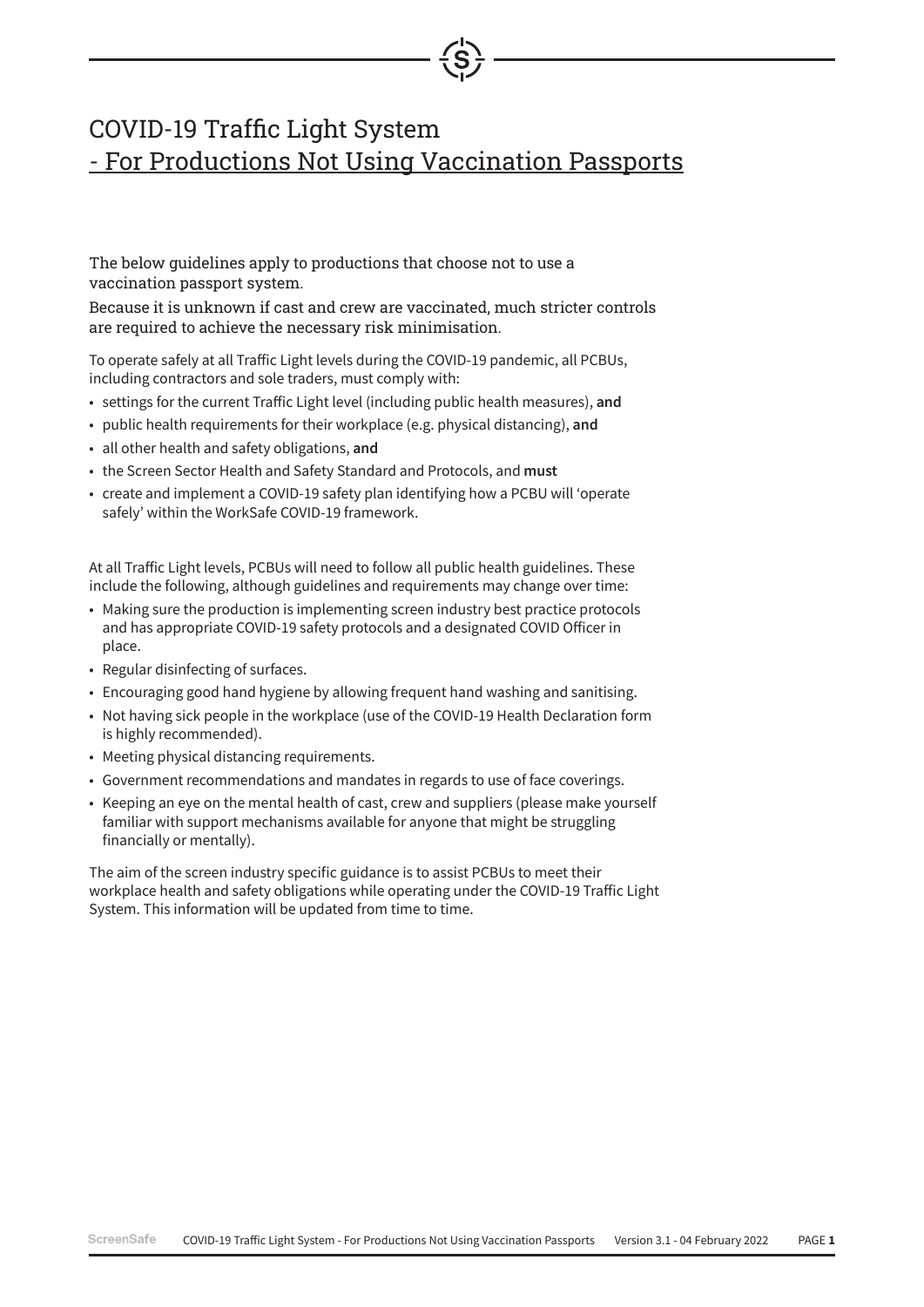|                                                      | <b>RED</b>                                                                                                                                                                                                                                                                                                                                                                                                                                                                                                                                         | <b>ORANGE</b>                                                                                                                                                                                                                                                                                                                                                                                                                        | <b>GREEN</b>                                                                                                                                                                                                                                                                                                                                                                                                                                                                                                       |
|------------------------------------------------------|----------------------------------------------------------------------------------------------------------------------------------------------------------------------------------------------------------------------------------------------------------------------------------------------------------------------------------------------------------------------------------------------------------------------------------------------------------------------------------------------------------------------------------------------------|--------------------------------------------------------------------------------------------------------------------------------------------------------------------------------------------------------------------------------------------------------------------------------------------------------------------------------------------------------------------------------------------------------------------------------------|--------------------------------------------------------------------------------------------------------------------------------------------------------------------------------------------------------------------------------------------------------------------------------------------------------------------------------------------------------------------------------------------------------------------------------------------------------------------------------------------------------------------|
| <b>NZ COVID-19</b><br><b>Level</b><br><b>Outcome</b> | At Red, action will be needed to be taken to protect<br>both at-risk people and protect our health system<br>from an unsustainable number of hospitalisations.                                                                                                                                                                                                                                                                                                                                                                                     | At Orange, there will be increasing community<br>transmission that is putting pressure on our health<br>system. The whole of the health system will focus its<br>resources, but can continue to manage primary care,<br>public health, and hospitals. There may also be an<br>increasing risk for at-risk people.                                                                                                                    | Green is when there are some COVID-19 cases in<br>the community, and sporadic imported cases.<br>Community transmission will be limited and COVID-19<br>hospitalisations will be at a manageable level. The<br>health system will be ready to respond, including<br>primary care, public health, and hospitals.                                                                                                                                                                                                    |
|                                                      | Production choosing not to use vaccination passports<br>must adhere to 1m physical distancing.                                                                                                                                                                                                                                                                                                                                                                                                                                                     | Production choosing not to use vaccination passports<br>must adhere to 1m physical distancing.                                                                                                                                                                                                                                                                                                                                       | Production choosing not to use vaccination passports<br>must adhere to 1m physical distancing.                                                                                                                                                                                                                                                                                                                                                                                                                     |
|                                                      | Close Proximity work is not permitted.                                                                                                                                                                                                                                                                                                                                                                                                                                                                                                             | Close Proximity work is not permitted.                                                                                                                                                                                                                                                                                                                                                                                               |                                                                                                                                                                                                                                                                                                                                                                                                                                                                                                                    |
| <b>Screen</b><br>Industry<br><b>Summary</b>          | Work can be done on film and television sets, but<br>with firm 1m physical distancing requirements and no<br>Close Proximity work.<br>Contactless interactions with the general public.<br>Face coverings are strongly recommended. And it<br>would be expected that most productions will require<br>them as part of their H&S plan.<br>Travel between regions is allowed.<br>Use of the COVID-19 Health Declaration form is highly<br>recommended for anyone entering a work site.<br>Ability for all cast and crew to raise concerns of action, | Work can be done on film and television sets, but with<br>1m physical distancing requirements and no Close<br>Proximity work.<br>Business continuity plans activated.<br>Implementation of physical distancing measures<br>within the workplace.<br>Contact tracing measures in place.<br>Travel between regions is allowed.<br>Contactless interactions with the general public.<br>Face coverings are strongly recommended. And it | Work can be done on film and television sets, but with<br>1m physical distancing requirements in place.<br>Close Proximity work is permitted with PPE and<br>hygiene measures in place.<br>Cleaning protocols actioned.<br>Production and site specific COVID-19 Safety Plan<br>approved and implemented.<br>Use of the COVID-19 Health Declaration form is highly<br>recommended for anyone entering a work site.<br>Face coverings are strongly recommended. And they<br>are mandatory for close proximity work. |
|                                                      | physical distancing or risks.                                                                                                                                                                                                                                                                                                                                                                                                                                                                                                                      | would be expected that most productions will require<br>them as part of their H&S plan.<br>Use of the COVID-19 Health Declaration form is highly<br>recommended for anyone entering a work site.<br>Ability for all cast and crew to raise concerns of action,<br>physical distancing or risks.                                                                                                                                      | Ability for all cast and crew to raise concerns of action,<br>physical distancing or risks.                                                                                                                                                                                                                                                                                                                                                                                                                        |

 $\overbrace{S}$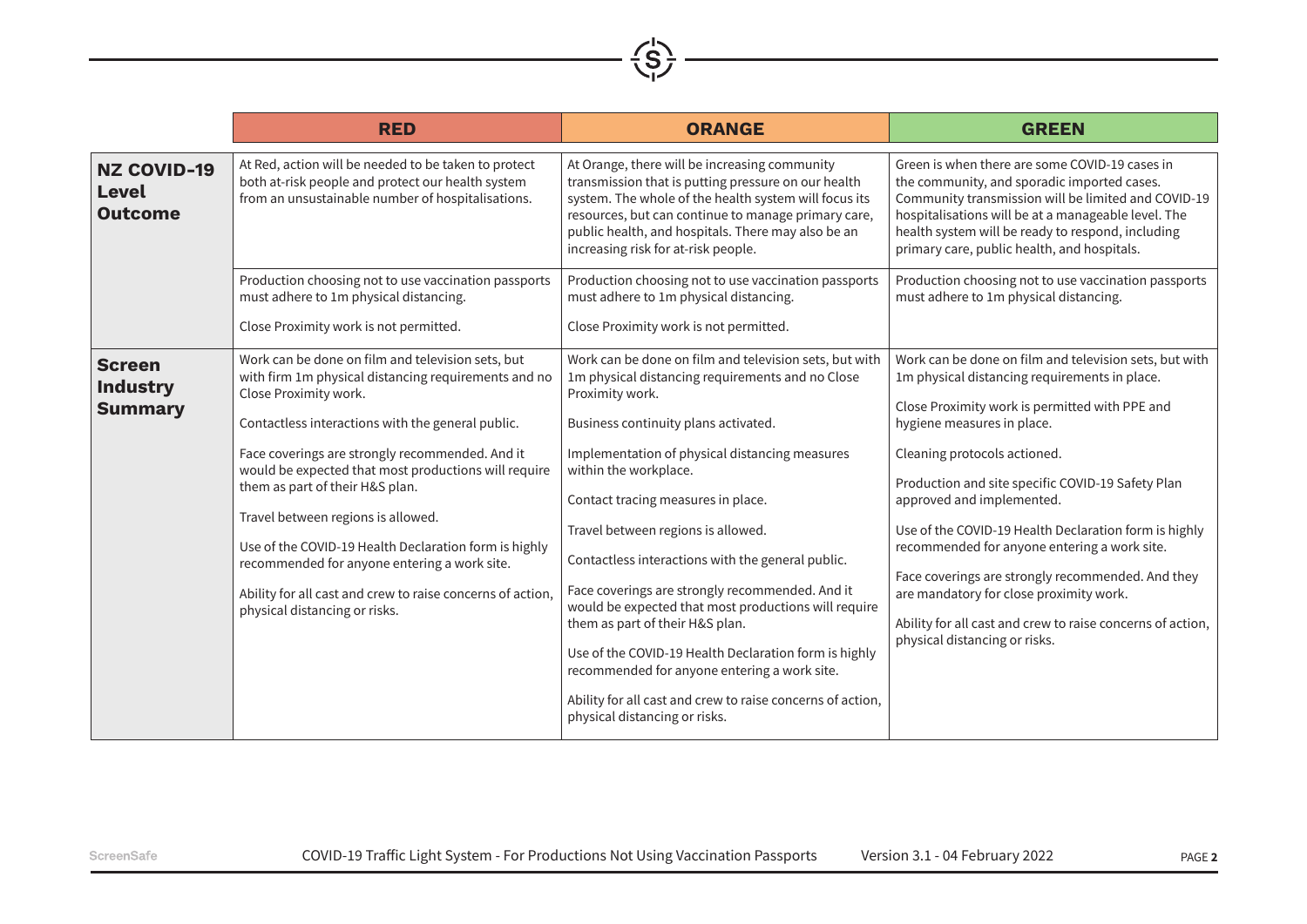

|                                | <b>RED</b>                                                                                                                                                                                                                                                                                                                                                                                                                                   | <b>ORANGE</b>                                                                                                                                                                                                                                                                                                                                                                                                                             | <b>GREEN</b>                                                                                                                                                                                                                                                          |
|--------------------------------|----------------------------------------------------------------------------------------------------------------------------------------------------------------------------------------------------------------------------------------------------------------------------------------------------------------------------------------------------------------------------------------------------------------------------------------------|-------------------------------------------------------------------------------------------------------------------------------------------------------------------------------------------------------------------------------------------------------------------------------------------------------------------------------------------------------------------------------------------------------------------------------------------|-----------------------------------------------------------------------------------------------------------------------------------------------------------------------------------------------------------------------------------------------------------------------|
| <b>Expected</b><br>productions | Productions with no close proximity work.<br>Productions must adhere to 1m physical distancing.<br>Surveillance testing should be strongly considered.<br>We recommend closed or controlled workplaces<br>where there is no contact with the public.<br>Low risk activities only. No high risk stunts, SPFXs<br>or locations that could put additional pressure on<br>hospitals.<br>Crew members must work from home if they are able<br>to. | Productions with no close proximity work.<br>Productions must adhere to 1m physical distancing.<br>Surveillance testing should be considered.<br>Productions prepared to escalate to RED at any time.<br>This may happen rapidly.<br>Pre-production where crew have the ability to work<br>in small workgroups and are able to maintain the<br>minimum 1m physical distancing.<br>Crew members should work from home if they are<br>able. | Production choosing not to use vaccination passports<br>must adhere to 1m physical distancing.<br>Surveillance testing should be considered.                                                                                                                          |
| <b>Content</b>                 | Close Proximity work is NOT permitted.                                                                                                                                                                                                                                                                                                                                                                                                       | Close Proximity work is NOT permitted.                                                                                                                                                                                                                                                                                                                                                                                                    | Close Proximity work is permitted, but steps must be<br>taken to ensure a safe workplace. Cast & crew comfort<br>levels and suggested controls (PPE, etc.) to be taken<br>into consideration. Please refer to the Close Proximity<br>Bubble section of the Protocols. |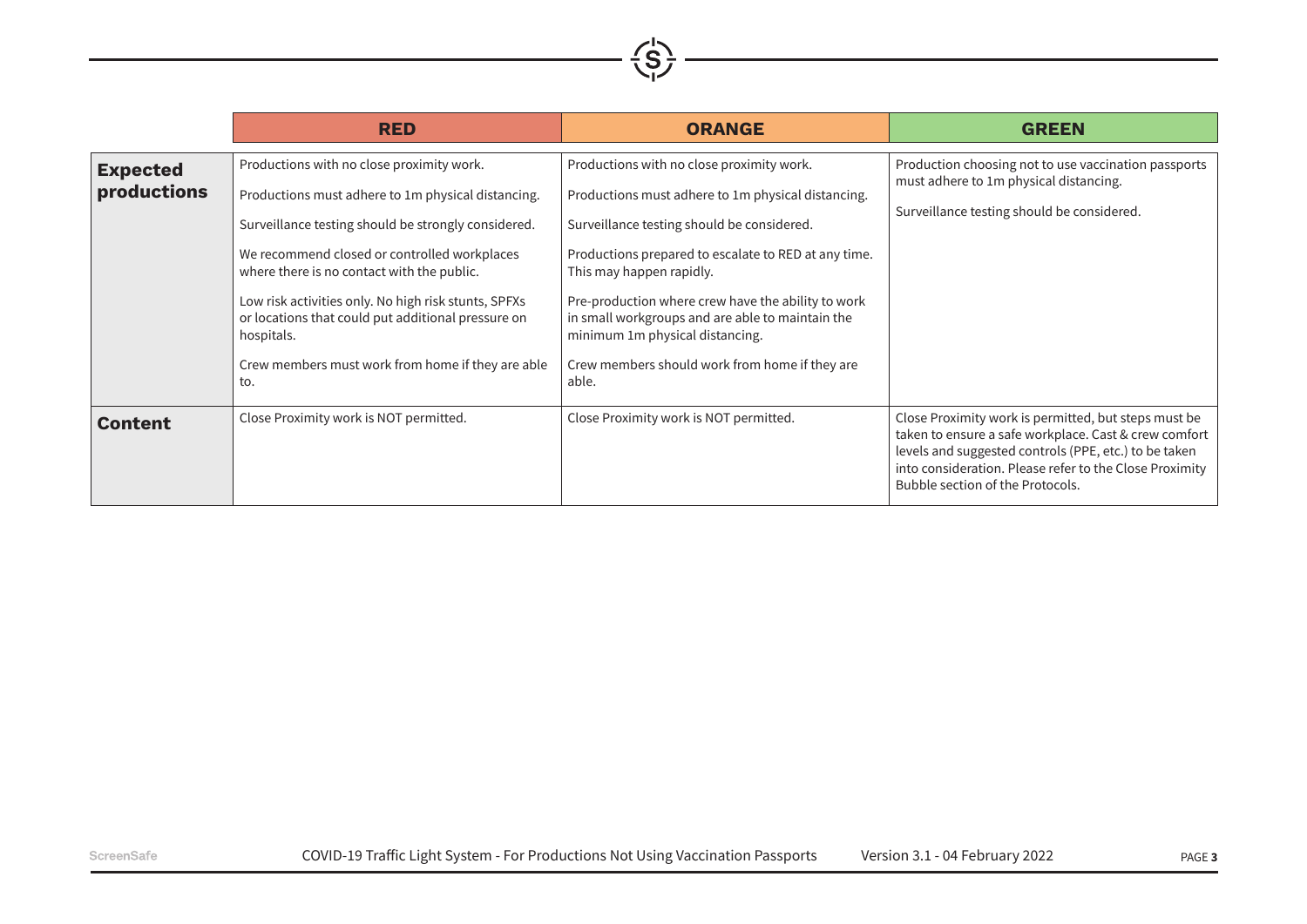|             | <b>RED</b>                                                                                                                                                                                                                                                                                                                                                                                                                                                                                                                                                                                                                                                          | <b>ORANGE</b>                                                                                                                                                                                                                                                                                                                                                                                                                                                                                                                                                                                                                                                                                                                                                                                  | <b>GREEN</b>                                                                                                                                                                                                                                                                                                                                                                                                                                                                         |
|-------------|---------------------------------------------------------------------------------------------------------------------------------------------------------------------------------------------------------------------------------------------------------------------------------------------------------------------------------------------------------------------------------------------------------------------------------------------------------------------------------------------------------------------------------------------------------------------------------------------------------------------------------------------------------------------|------------------------------------------------------------------------------------------------------------------------------------------------------------------------------------------------------------------------------------------------------------------------------------------------------------------------------------------------------------------------------------------------------------------------------------------------------------------------------------------------------------------------------------------------------------------------------------------------------------------------------------------------------------------------------------------------------------------------------------------------------------------------------------------------|--------------------------------------------------------------------------------------------------------------------------------------------------------------------------------------------------------------------------------------------------------------------------------------------------------------------------------------------------------------------------------------------------------------------------------------------------------------------------------------|
| <b>Crew</b> | A minimum 1m physical distancing should be adhered<br>to at all times.<br>Only crew who are critical to production to be<br>involved with the physical shoot.<br>Crew to work from home where possible.<br>Engaging crew may be difficult due to their personal<br>situation. I.e. caring for someone at home, at risk<br>population in their bubble at home or childcare.<br>Use of extras is not recommended as it can be difficult<br>to apply the required risk minimisation and control.<br>In some instances it may be possible if strict control<br>measures can be achieved.<br>Crew to complete health declaration forms before<br>coming to the worksite. | A minimum 1m physical distancing should be adhered<br>to at all times.<br>Crew to work from home where possible.<br>Undertake health screening for crew prior to them<br>starting work.<br>Day players, casuals and extras need stringent<br>screening. These crew could have potentially been<br>to multiple other worksites and can lead to a large<br>amount of close contacts, increasing the risk of<br>transmission within the production. Additional risk<br>minimisation protocols must be put in place.<br>Identify at risk crew.<br>Engaging crew may be difficult due to their personal<br>situation. I.e. caring for someone at home or at risk<br>population in their bubble at home or childcare.<br>Crew to complete health declaration forms before<br>coming to the worksite. | 1m physical distancing should be adhered to at all<br>times, unless performing a necessary and approved<br>Close Proximity task.<br>Structures in place for cast and crew to be able to raise<br>concerns regarding COVID-19 in the workplace.<br>Consideration must be given to crew members'<br>personal situation. i.e. caring for someone at home, at<br>risk population in their bubble at home.<br>Crew to complete health declaration forms before<br>coming to the worksite. |

 $\left(\frac{1}{S}\right)$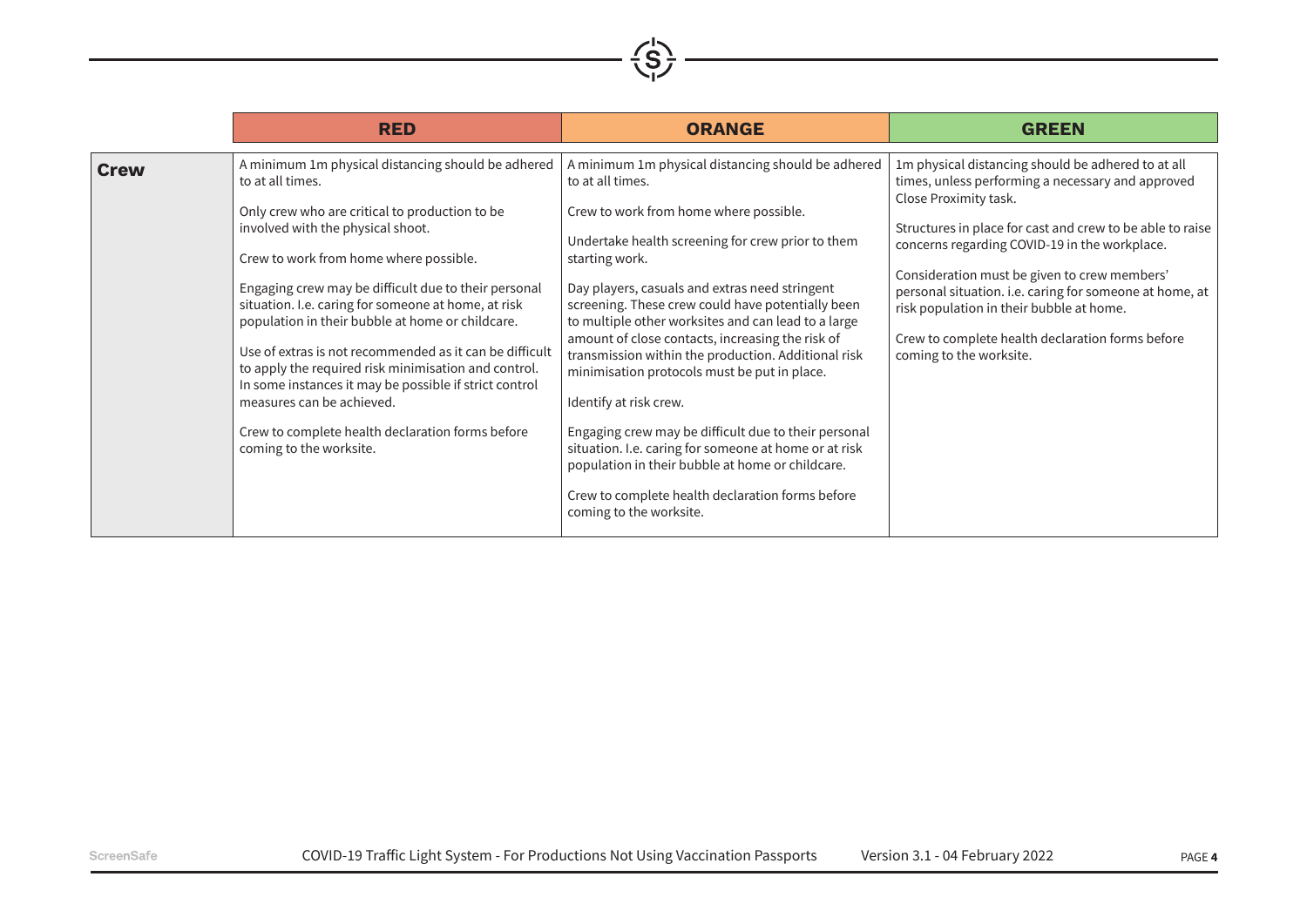

|                                                                                                               | <b>RED</b>                                                                                                                                                                                                                                                                                                                                                                                       | <b>ORANGE</b>                                                                                                                                                                                                                                                                                                                                                                                    | <b>GREEN</b>                                                                                                                                                                                                                                                                                                                                                                                                                                                                                                                                                                                                                                                                                                                                                                         |
|---------------------------------------------------------------------------------------------------------------|--------------------------------------------------------------------------------------------------------------------------------------------------------------------------------------------------------------------------------------------------------------------------------------------------------------------------------------------------------------------------------------------------|--------------------------------------------------------------------------------------------------------------------------------------------------------------------------------------------------------------------------------------------------------------------------------------------------------------------------------------------------------------------------------------------------|--------------------------------------------------------------------------------------------------------------------------------------------------------------------------------------------------------------------------------------------------------------------------------------------------------------------------------------------------------------------------------------------------------------------------------------------------------------------------------------------------------------------------------------------------------------------------------------------------------------------------------------------------------------------------------------------------------------------------------------------------------------------------------------|
| <b>Close</b><br><b>Proximity</b><br><b>Environments</b><br>• Make-up &<br><b>Hair</b><br>• Costume<br>• Sound | Close Proximity work is NOT allowed.<br>Suppliers providing public services that require close<br>personal contact (e.g. hairdressers, manicurists,<br>beauticians, domestic cleaners, personal trainers,<br>gymnasiums) can operate provided they are using<br>vaccination passports and have appropriate health<br>measures in place.                                                          | Close Proximity work is NOT allowed.<br>Suppliers providing public services that require close<br>personal contact (e.g. hairdressers, manicurists,<br>beauticians, domestic cleaners, personal trainers,<br>gymnasiums) can operate provided they are using<br>vaccination passports and have appropriate health<br>measures in place.                                                          | Close Proximity work can be undertaken with<br>appropriate and agreed PPE & hygiene measures in<br>place.<br>Crew to maintain the required physical distancing<br>between each workstation. Consider movement<br>of crew around workstations and maintaining a<br>recommended 1 metre physical distancing.<br>Design and assemble work bubbles to provide<br>continuity within a team in case a crew member<br>becomes unwell.<br>Make sure adequate ventilation is in place and that<br>time spent in Close Proximity is kept to a minimum.<br>Face coverings are mandatory for Close Proximity<br>work.<br>Vigorous hygiene standards to be maintained.<br>Contact tracing is a government requirement.<br>Health screening questionnaire to take place prior to<br>starting work. |
| <b>Equipment</b>                                                                                              | Limit equipment on set if it creates unnecessary<br>restrictions to physical distancing requirements.<br>Single use products can reduce infection, but must<br>be discarded correctly or it may increase the risk of<br>infection.<br>All equipment to be cleaned in accordance with the<br>Ministry of Health guidance after each use. This is<br>particularly important with shared equipment. | Limit equipment on set if it creates unnecessary<br>restrictions to physical distancing requirements.<br>Single use products can reduce infection, but must<br>be discarded correctly or it may increase the risk of<br>infection.<br>All equipment to be cleaned in accordance with the<br>Ministry of Health guidance after each use. This is<br>particularly important with shared equipment. | Limit equipment on set if it creates unnecessary<br>restrictions to physical distancing requirements.<br>Single use products can reduce infection, but must<br>be discarded correctly or it may increase the risk of<br>infection.<br>All equipment to be cleaned in accordance with the<br>Ministry of Health guidance after each use. This is<br>particularly important with shared equipment.                                                                                                                                                                                                                                                                                                                                                                                     |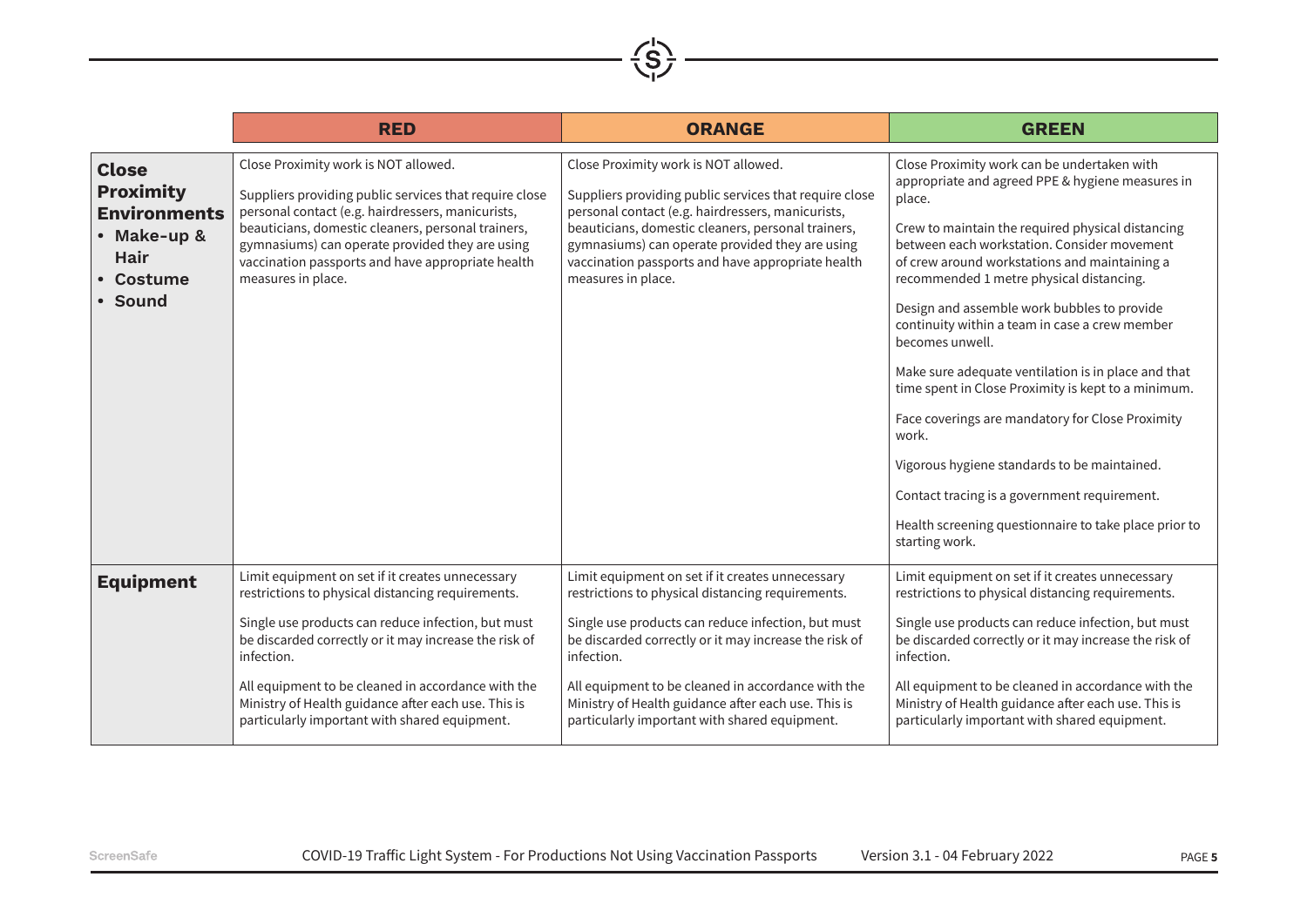

|                 | <b>RED</b>                                                                                                                           | <b>ORANGE</b>                                                                                                                        | <b>GREEN</b>                                                                                                                                          |
|-----------------|--------------------------------------------------------------------------------------------------------------------------------------|--------------------------------------------------------------------------------------------------------------------------------------|-------------------------------------------------------------------------------------------------------------------------------------------------------|
| Food /          | Contactless service only.                                                                                                            | Contactless service only.                                                                                                            | Contactless service is recommended.                                                                                                                   |
| <b>Catering</b> | Pre-packaged food only. Or a contactless buffet<br>(catering staff serving up).                                                      | Pre-packaged food only. Or a contactless buffet<br>(catering staff serving up).                                                      | Pre-packaged food is recommended. Or a contactless<br>buffet (catering staff serving up).                                                             |
|                 | Unit/Craft Services should be "café-style". Or<br>individual snack packages can be prepared and<br>handed out.                       | Unit/Craft Services should be "café-style". Or<br>individual snack packages can be prepared and<br>handed out.                       | Unit/Craft Services should be "café-style". Or<br>individual snack packages can be prepared and<br>handed out.                                        |
|                 | All meals should be prepared in accordance with NZ<br>food safety standards.                                                         | All meals should be prepared in accordance with NZ<br>food safety standards.                                                         | No self-service catering set ups.                                                                                                                     |
|                 | No self-service catering set ups.                                                                                                    | No self-service catering set ups.                                                                                                    | Engineering controls in place, i.e. barriers and screens<br>between crew and servers.                                                                 |
|                 | Engineering controls in place, i.e. barriers and screens<br>between crew and servers.                                                | Engineering controls in place, i.e. barriers and screens<br>between crew and servers.                                                | Foot pump operated water coolers OR prepacked<br>water in bottles - no button operated unit cooler.                                                   |
|                 | Foot pump operated water coolers OR prepacked<br>water in bottles - no button operated unit cooler.                                  | Foot pump operated water coolers OR prepacked<br>water in bottles - no button operated unit cooler.                                  | Stagger lunches and facilitate physical distancing.                                                                                                   |
|                 | Stagger lunches and facilitate physical distancing.                                                                                  | Stagger lunches and facilitate physical distancing.                                                                                  | Crew should not eat on set or in communal areas,<br>only in designated areas where appropriate physical<br>distancing is achievable.                  |
|                 | Crew should not eat on set or in communal areas,<br>only in designated areas where appropriate physical<br>distancing is achievable. | Crew should not eat on set or in communal areas,<br>only in designated areas where appropriate physical<br>distancing is achievable. | Water should be available for consumption on set<br>if appropriate to the location and if managed in<br>accordance to physical distancing and hygiene |
|                 | Water should be available for consumption on set<br>if appropriate to the location and if managed in                                 | Water should be available for consumption on set<br>if appropriate to the location and if managed in                                 | measures.                                                                                                                                             |
|                 | accordance to physical distancing and hygiene<br>measures.                                                                           | accordance to physical distancing and hygiene<br>measures.                                                                           | Crew to maintain a minimum 1 meter physical<br>distancing during meal breaks.                                                                         |
|                 | Crew to maintain a minimum 1 meter physical<br>distancing during meal breaks.                                                        | Crew to maintain a minimum 1 meter physical<br>distancing during meal breaks.                                                        | No shared cutlery, dishes or cups.                                                                                                                    |
|                 | No shared cutlery, dishes or cups.                                                                                                   | No shared cutlery, dishes or cups.                                                                                                   | Hand washing, sanitiser stations available in all eating<br>areas.                                                                                    |
|                 | Hand washing, sanitiser stations available in all eating<br>areas.                                                                   | Hand washing, sanitiser stations available in all eating<br>areas.                                                                   | All meals should be prepared in accordance with NZ<br>food safety standards.                                                                          |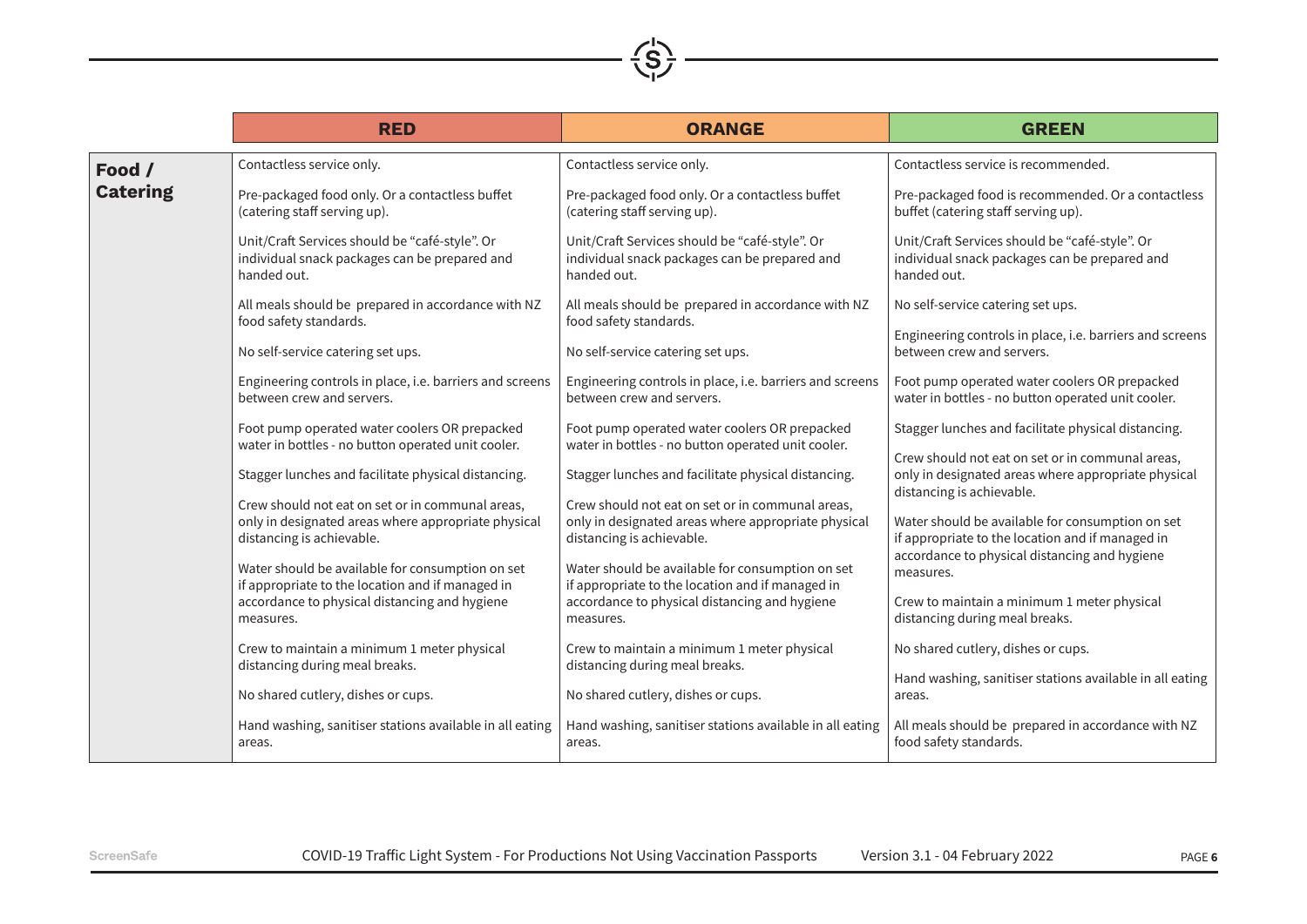|                   | <b>RED</b>                                             | <b>ORANGE</b>                                          | <b>GREEN</b>                                           |
|-------------------|--------------------------------------------------------|--------------------------------------------------------|--------------------------------------------------------|
| <b>Healthcare</b> | Small work bubbles will limit any spread and assist    | Small work bubbles will limit any spread and assist    | Small work bubbles will limit any spread and assist    |
| measures          | with contact tracing.                                  | with contact tracing.                                  | with contact tracing.                                  |
|                   | No crew to come to work if feeling unwell.             | No crew to come to work if feeling unwell.             | No crew to come to work if feeling unwell.             |
|                   | At risk crew members identified; they may have to      | At risk crew members identified. They may have to      | At risk crew members identified. They may have to      |
|                   | work remotely.                                         | work remotely.                                         | work remotely.                                         |
|                   | Procedures in place for any crew member who            | Procedures in place for any crew member who            | Procedures in place for any crew member who            |
|                   | becomes unwell at work, on the way to work or at       | becomes unwell at work, on the way to work or at       | becomes unwell at work, on the way to work or at       |
|                   | home.                                                  | home.                                                  | home.                                                  |
|                   | Procedures in place for any crew member who has a      | Procedures in place for any crew member who has a      | Procedures in place for any crew member who has a      |
|                   | close contact, i.e. a household member who becomes     | close contact i.e. a household member who becomes      | close contact i.e. a household member who becomes      |
|                   | unwell.                                                | unwell.                                                | unwell.                                                |
|                   | Productions must have the ability to contact trace all | Productions must have the ability to contact trace all | Productions must have the ability to contact trace all |
|                   | people who enter their worksite.                       | people who enter their worksite.                       | people who enter their worksite.                       |
|                   | A Government Tracer App QR-code poster must be         | A Government Tracer App QR-code poster must be         | A Government Tracer App QR-code poster must be         |
|                   | displayed at all work sites.                           | displayed at all work sites.                           | displayed at all work sites.                           |
|                   | Identify at risk crew.                                 | Identify at risk crew.                                 | Identify at risk crew.                                 |
|                   | A register of crew involved in the production to       | A register of crew involved in the production to       | A register of crew involved in the production to       |
|                   | be updated daily to ensure contact tracing can be      | be updated daily to ensure contact tracing can be      | be updated daily to ensure contact tracing can be      |
|                   | undertaken.                                            | undertaken.                                            | undertaken.                                            |
|                   | Use of the COVID-19 Health Declaration form is highly  | Use of the COVID-19 Health Declaration form is highly  | Use of the COVID-19 Health Declaration form is highly  |
|                   | recommended for anyone entering a work site.           | recommended for anyone entering a work site.           | recommended for anyone entering a work site.           |
|                   | Surveillance testing is highly recommended.            | Surveillance testing is highly recommended.            | Surveillance testing is highly recommended.            |
|                   | Facilitate the ability for all workers to become       | Facilitate the ability for all workers to become       | Facilitate the ability for all workers to become       |
|                   | vaccinated.                                            | vaccinated.                                            | vaccinated.                                            |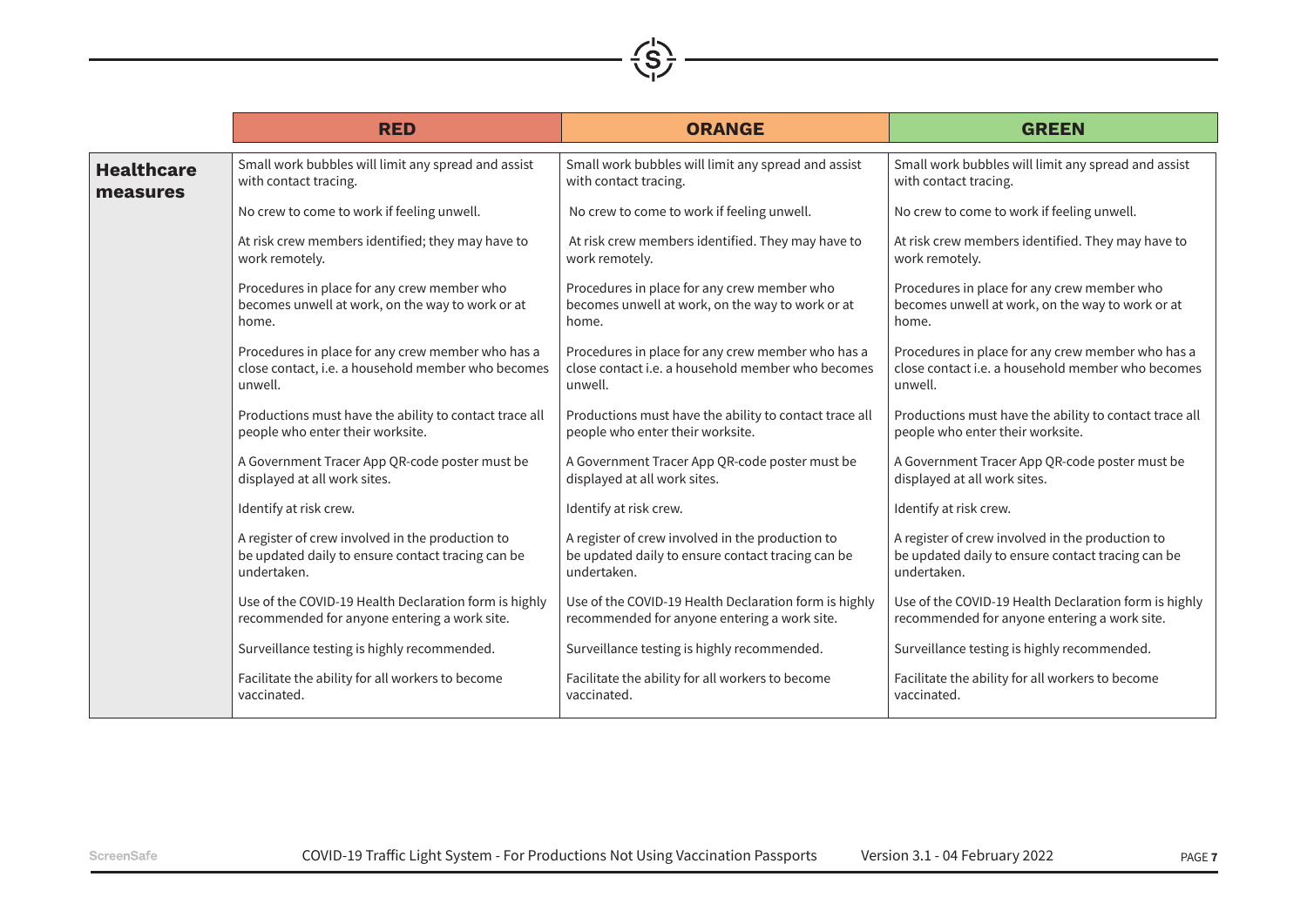

|                                | <b>RED</b>                                                                                                                                                                                                                                                                                                                                                                                                                                                                                                                                                                                                                                                                                                                                                                                                                                                                                                                                                                                                                                                                                                                                                                                                                                                                                                                                                                                                                                                                             | <b>ORANGE</b>                                                                                                                                                                                                                                                                                                                                                                                                                                                                                                                                                                                                                                                                                                                                                                                                                                                                                                                                | <b>GREEN</b>                                                                                                                                                                                                                                                                                                                                                                                                                                                                                                                                                                                                                                                                                                                                                                                                      |
|--------------------------------|----------------------------------------------------------------------------------------------------------------------------------------------------------------------------------------------------------------------------------------------------------------------------------------------------------------------------------------------------------------------------------------------------------------------------------------------------------------------------------------------------------------------------------------------------------------------------------------------------------------------------------------------------------------------------------------------------------------------------------------------------------------------------------------------------------------------------------------------------------------------------------------------------------------------------------------------------------------------------------------------------------------------------------------------------------------------------------------------------------------------------------------------------------------------------------------------------------------------------------------------------------------------------------------------------------------------------------------------------------------------------------------------------------------------------------------------------------------------------------------|----------------------------------------------------------------------------------------------------------------------------------------------------------------------------------------------------------------------------------------------------------------------------------------------------------------------------------------------------------------------------------------------------------------------------------------------------------------------------------------------------------------------------------------------------------------------------------------------------------------------------------------------------------------------------------------------------------------------------------------------------------------------------------------------------------------------------------------------------------------------------------------------------------------------------------------------|-------------------------------------------------------------------------------------------------------------------------------------------------------------------------------------------------------------------------------------------------------------------------------------------------------------------------------------------------------------------------------------------------------------------------------------------------------------------------------------------------------------------------------------------------------------------------------------------------------------------------------------------------------------------------------------------------------------------------------------------------------------------------------------------------------------------|
| <b>Locations</b><br>ScreenSafe | We recommend closed and highly controlled<br>workplaces only.<br>Numbers on site must reflect physical distancing<br>requirements and ventilation vs. number of people on<br>site.<br>Public venues are open, but with capacity limits based<br>on 1m physical distancing.<br>Low risk environments where there is no risk of<br>breaking the recommended physical distancing with<br>people from outside the shooting bubble.<br>Studios: ideally a single production on site. If there<br>are other productions or existing tenants sharing<br>the complex, then protocols must be established to<br>facilitate the recommended physical distancing.<br>Worksite and team Bubbles must be kept separate.<br>No challenging or distant locations that have complex<br>or difficult access, i.e. marine or alpine locations.<br>Councils permitting filming activities will require a<br>COVID-19 Safety Plan. Some indoor public venues may<br>have restrictions on numbers or may not be available<br>for filming.<br>All productions MUST register with ScreenSafe.<br>Productions must be able to control access into and<br>out of the worksite.<br>Only crew who are in the shooting bubble to be<br>allowed on to set.<br>Consideration must be given regarding the concerns<br>location owners may have about the risk of COVID-19.<br>Restrictions on numbers, etc. may apply.<br>Pre and post-filming deep clean or sanitation of<br>locations will most likely be required. | Numbers on site must reflect physical distancing<br>requirements and ventilation vs. number of people on<br>site.<br>Public venues are open, but with capacity limits based<br>on 1m physical distancing.<br>Production must have the ability to contact trace all<br>persons entering a worksite.<br>Studios are open.<br>Councils permitting filming activities will require a<br>COVID-19 Safety Plan. Some indoor public venues may<br>have restrictions on numbers or may not be available<br>for filming.<br>All productions MUST register with ScreenSafe.<br>Consideration must be given regarding the concerns<br>location owners may have about the risk of COVID-19.<br>Restrictions on numbers, etc. may apply.<br>Pre and post-filming deep clean or sanitation of<br>locations will most likely be required.<br>Regional travel is allowed.<br>COVID-19 Traffic Light System - For Productions Not Using Vaccination Passports | Councils permitting filming activities will require a<br>COVID-19 Safety Plan. Some indoor public venues may<br>have restrictions on numbers or may not be available<br>for filming.<br>Hospitality, events, etc. not using vaccination<br>passports are limited to up to 100 people based on a<br>minimum 1m physical distancing.<br>Production must have the ability to contact trace all<br>persons entering a worksite.<br>All productions MUST register with ScreenSafe.<br>Consideration must be given regarding the concerns<br>location owners may have about the risk of COVID-19.<br>Restrictions on numbers, etc. may apply.<br>Pre and post-filming deep clean or sanitation of<br>locations will most likely be required.<br>Regional travel is allowed.<br>Version 3.1 - 04 February 2022<br>PAGE 8 |
|                                |                                                                                                                                                                                                                                                                                                                                                                                                                                                                                                                                                                                                                                                                                                                                                                                                                                                                                                                                                                                                                                                                                                                                                                                                                                                                                                                                                                                                                                                                                        |                                                                                                                                                                                                                                                                                                                                                                                                                                                                                                                                                                                                                                                                                                                                                                                                                                                                                                                                              |                                                                                                                                                                                                                                                                                                                                                                                                                                                                                                                                                                                                                                                                                                                                                                                                                   |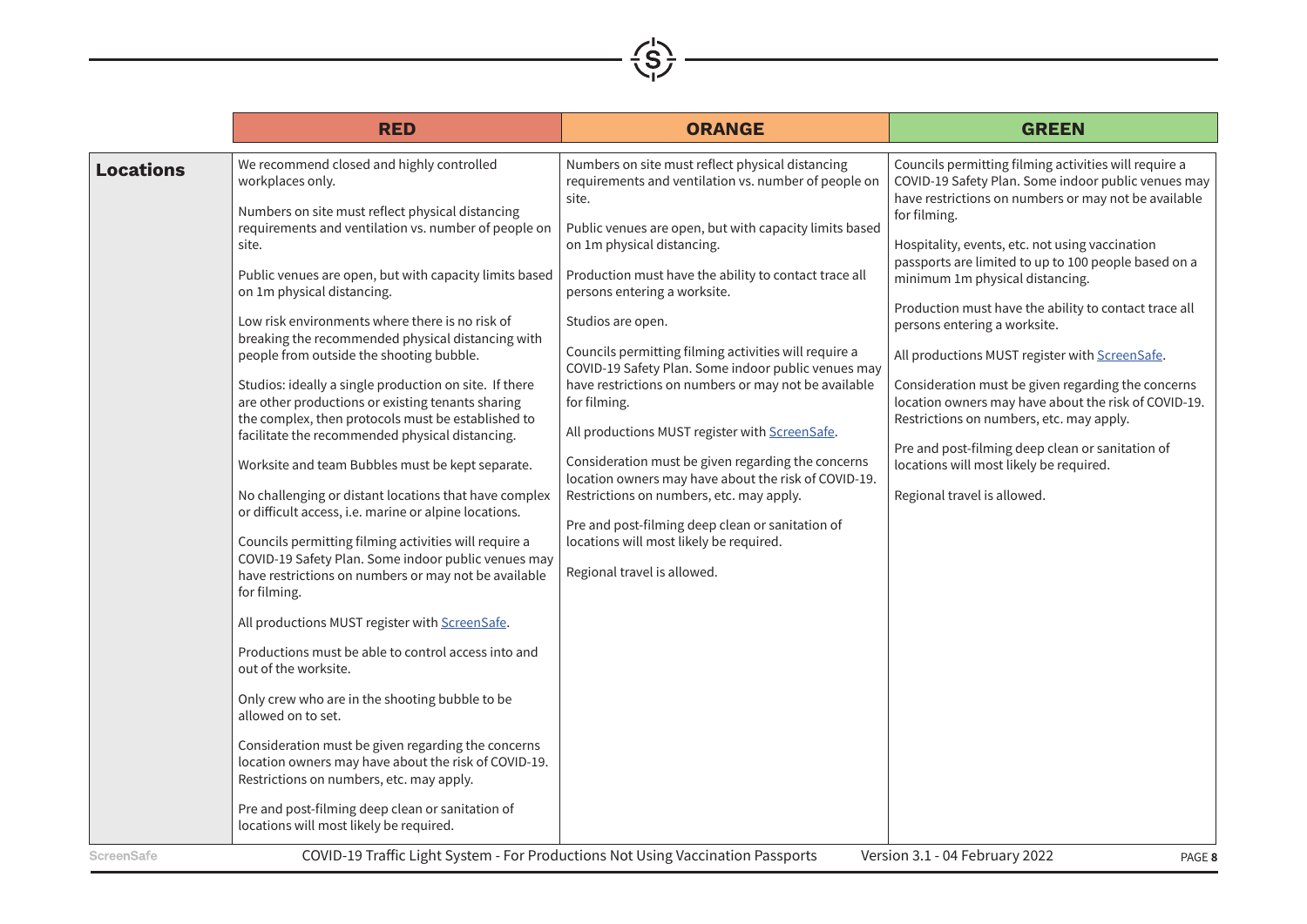

|                                                          | <b>RED</b>                                                                                                                                                                                                                                                                                                                                                                                                                                                                                                                                                                                    | <b>ORANGE</b>                                                                                                                                                                                                                                                                                                                                                                                                                                                                                                                                                                                                                                                                            | <b>GREEN</b>                                                                                                                                                                                                                                                                                                                                                                                                                                                                                                                                                                                                                                                                                       |
|----------------------------------------------------------|-----------------------------------------------------------------------------------------------------------------------------------------------------------------------------------------------------------------------------------------------------------------------------------------------------------------------------------------------------------------------------------------------------------------------------------------------------------------------------------------------------------------------------------------------------------------------------------------------|------------------------------------------------------------------------------------------------------------------------------------------------------------------------------------------------------------------------------------------------------------------------------------------------------------------------------------------------------------------------------------------------------------------------------------------------------------------------------------------------------------------------------------------------------------------------------------------------------------------------------------------------------------------------------------------|----------------------------------------------------------------------------------------------------------------------------------------------------------------------------------------------------------------------------------------------------------------------------------------------------------------------------------------------------------------------------------------------------------------------------------------------------------------------------------------------------------------------------------------------------------------------------------------------------------------------------------------------------------------------------------------------------|
| <b>Personal</b><br><b>Protective</b><br><b>Equipment</b> | Face coverings are strongly recommended for screen<br>work. And it would be expected that most productions<br>will require them as part of their H&S plan.<br>Face coverings are mandatory on flights, public<br>transport, taxis, retail, public venues, recommended<br>whenever leaving the house.<br>PPE and training should be made available to all crew.<br>Incorrectly used PPE can create more risk.<br>Signage to be displayed informing crew about<br>handwashing, cough and sneeze etiquette and<br>hygiene.<br>Hand-washing stations and hand sanitiser available to<br>all crew. | Face coverings are strongly recommended for screen<br>work. And it would be expected that most productions<br>will require them as part of their H&S plan.<br>Face coverings are mandatory on flights, public<br>transport, taxis, retail and public venues.<br>Uncontrolled public spaces and some locations may<br>mandate face coverings or other PPE specific to their<br>MoH requirements.<br>PPE and training should be made available to all crew.<br>Incorrectly used PPE can create more risk.<br>Signage to be displayed informing crew about<br>handwashing, cough and sneeze etiquette and<br>hygiene.<br>Hand-washing stations and hand sanitiser available to<br>all crew. | Face coverings are strongly recommended and<br>mandatory for Close Proximity work. And it would be<br>expected that most productions will require them as<br>part of their H&S plan.<br>Uncontrolled public spaces and some locations may<br>mandate face coverings or other PPE specific to their<br>MoH requirements.<br>Face coverings are mandatory on flights and<br>encouraged indoors.<br>PPE must be available for those who wish to (or who<br>are requested to) use it.<br>Thorough hygiene measures in place.<br>Hand washing or sanitizing facilities must be<br>available.<br>Signage to be displayed informing crew about<br>handwashing, cough and sneeze etiquette and<br>hygiene. |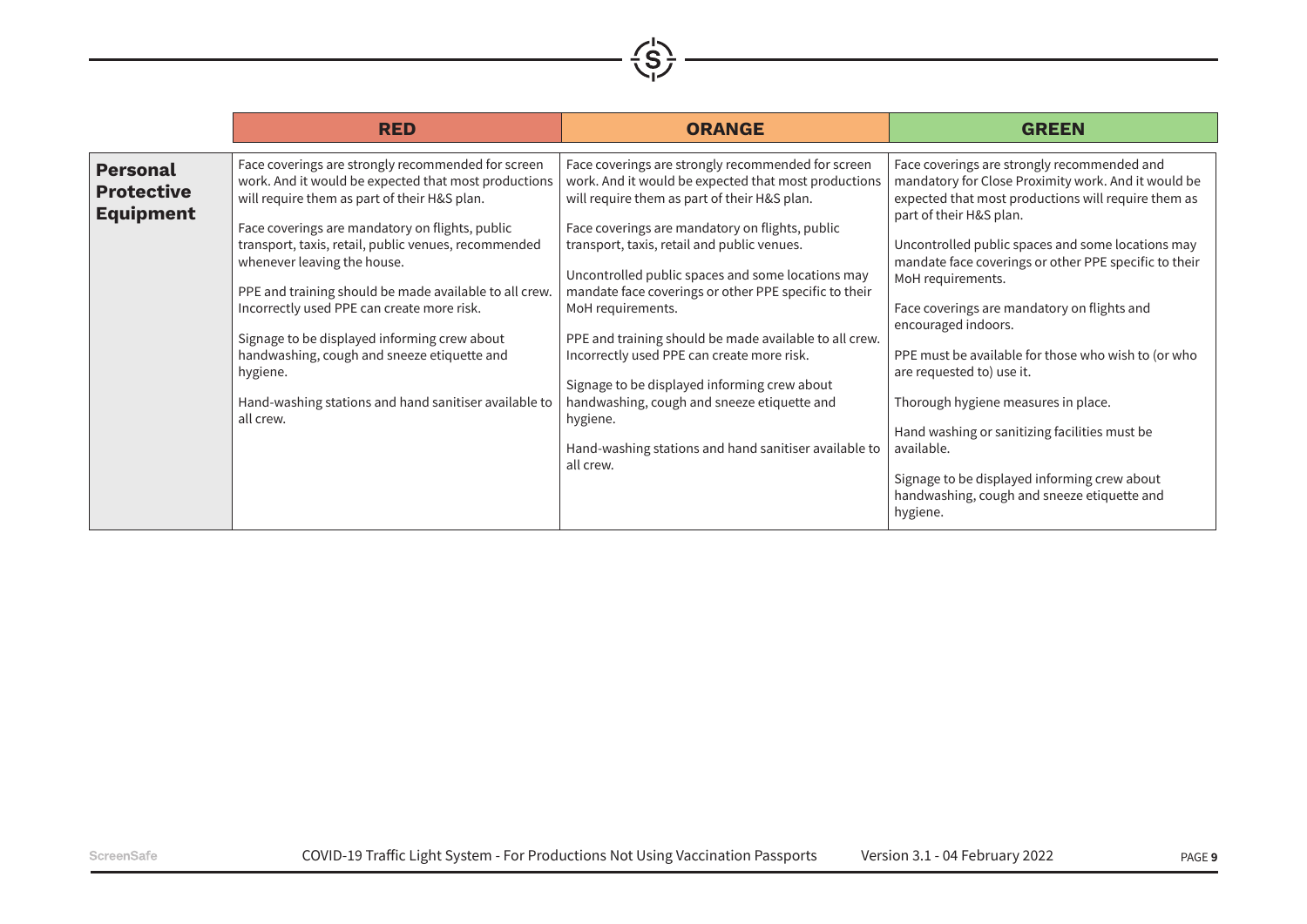|                                  | <b>RED</b>                                                                                                                                                                                                                                                                                                                                                                                                                                                                                                                                                                    | <b>ORANGE</b>                                                                                                                                                                                                                                                                                                                                                                                                                                                                                                                                                                         | <b>GREEN</b>                                                                                                                                                                                                                                                                                                                                                                                                                                                                                                                                                                                                                                                                                    |
|----------------------------------|-------------------------------------------------------------------------------------------------------------------------------------------------------------------------------------------------------------------------------------------------------------------------------------------------------------------------------------------------------------------------------------------------------------------------------------------------------------------------------------------------------------------------------------------------------------------------------|---------------------------------------------------------------------------------------------------------------------------------------------------------------------------------------------------------------------------------------------------------------------------------------------------------------------------------------------------------------------------------------------------------------------------------------------------------------------------------------------------------------------------------------------------------------------------------------|-------------------------------------------------------------------------------------------------------------------------------------------------------------------------------------------------------------------------------------------------------------------------------------------------------------------------------------------------------------------------------------------------------------------------------------------------------------------------------------------------------------------------------------------------------------------------------------------------------------------------------------------------------------------------------------------------|
| <b>Post</b><br><b>Production</b> | Crew to work from home whenever possible.<br>If required to go to the office or work site, physical<br>distancing in the workplace of 1 metre is required.<br>Client and agency attendance numbers may be<br>limited due to physical distancing requirements.<br>Others to join remotely.<br>Face coverings are strongly recommended. And it<br>would be expected that most productions will require<br>them as part of their H&S plan.<br>Strict sanitation and ventilation controls must be in<br>place for any ADR or other booth work, especially in<br>between bookings. | Engineering controls implemented such as physical<br>barriers or redesigning the office layout.<br>Physical distancing in the workplace of 1 metre is<br>required.<br>Client and agency attendance numbers may be<br>limited due to physical distancing requirements.<br>Others to join remotely.<br>Face coverings are strongly recommended. And it<br>would be expected that most productions will require<br>them as part of their H&S plan.<br>Strict sanitation and ventilation controls must be in<br>place for any ADR or other booth work, especially in<br>between bookings. | Engineering controls implemented such as physical<br>barriers or redesigning the office layout.<br>Physical distancing in the workplace of 1 metre is<br>recommended.required.<br>Client and agency attendance numbers may be<br>limited due to physical distancing requirements.<br>Others to join remotely.<br>PPE must be available for those who wish to (or who<br>are requested to) use it.<br>Face coverings are strongly recommended.<br>Continued hygiene measures in place.<br>Hand washing or sanitizing facilities must be<br>available.<br>Appropriate sanitation and ventilation controls<br>must be in place for any ADR or other booth work,<br>especially in between bookings. |

 $\left(\frac{1}{S}\right)$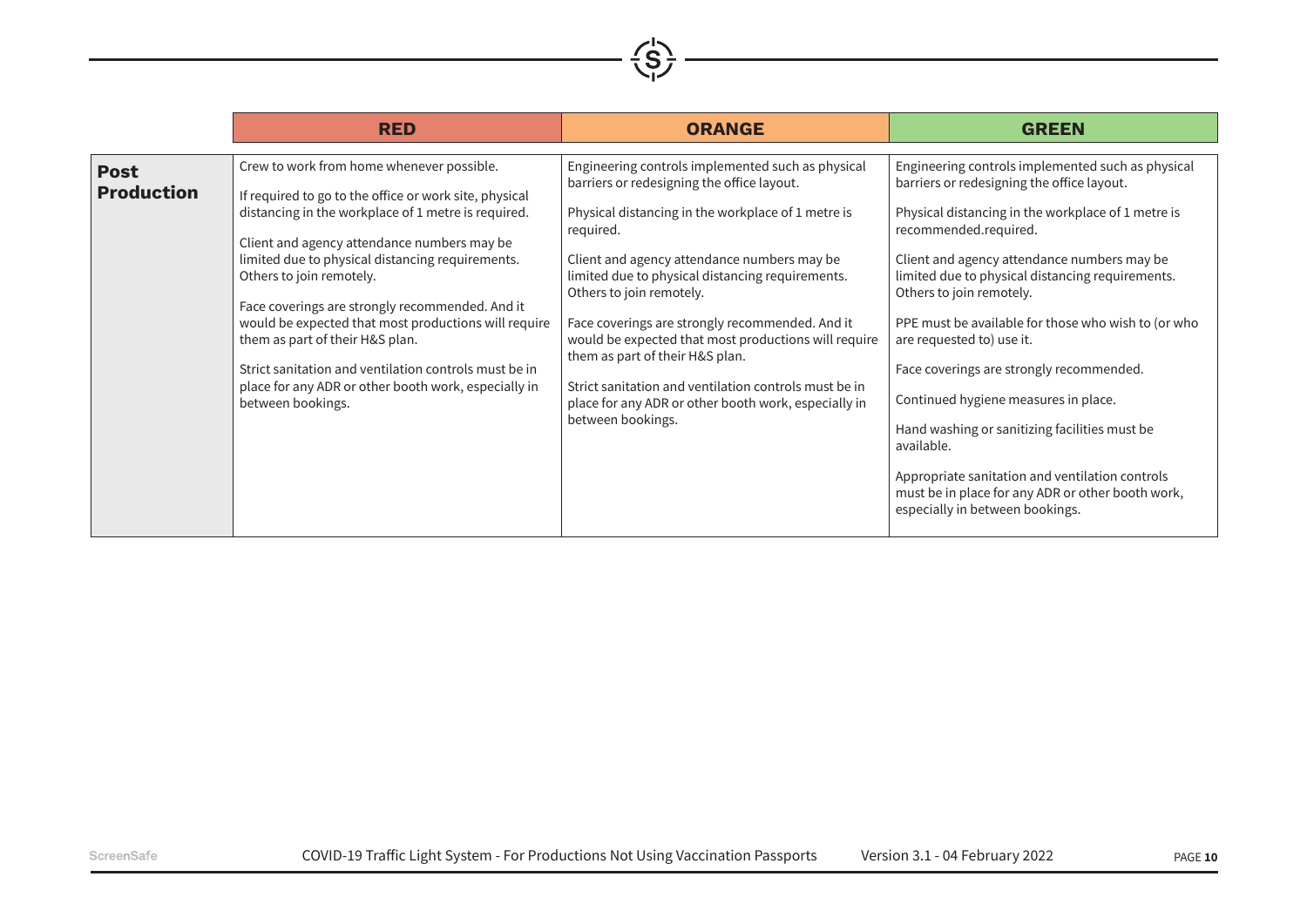| L |
|---|
|---|

|                   | <b>RED</b>                                                                                                               | <b>ORANGE</b>                                                                                                            | <b>GREEN</b>                                                                                                                                                             |
|-------------------|--------------------------------------------------------------------------------------------------------------------------|--------------------------------------------------------------------------------------------------------------------------|--------------------------------------------------------------------------------------------------------------------------------------------------------------------------|
| <b>Production</b> | Each worksite must have a COVID-19 Safety Plan in                                                                        | Each worksite must have a COVID-19 Safety Plan in                                                                        | Each worksite must have a COVID-19 Safety Plan in                                                                                                                        |
|                   | place.                                                                                                                   | place.                                                                                                                   | place.                                                                                                                                                                   |
|                   | Productions wanting to operate independently                                                                             | Productions wanting to operate independently                                                                             | Productions wanting to operate independently                                                                                                                             |
|                   | of these Standards need to produce their own                                                                             | of these Standards need to produce their own                                                                             | of these Standards need to produce their own                                                                                                                             |
|                   | production specific COVID-19 Safety Plan and submit                                                                      | production specific COVID-19 Safety Plan and submit                                                                      | production specific COVID-19 Safety Plan and submit                                                                                                                      |
|                   | to WorkSafe NZ for auditing.                                                                                             | to WorkSafe NZ for auditing.                                                                                             | to WorkSafe NZ for auditing.                                                                                                                                             |
|                   | Engineering controls implemented such as physical                                                                        | Engineering controls implemented such as physical                                                                        | Inductions for crew to understand the risk of COVID-19                                                                                                                   |
|                   | barriers and redesigning the office layout.                                                                              | barriers and redesigning the office layout.                                                                              | in the workplace.                                                                                                                                                        |
|                   | Interior and pedestrian areas may require to go in a<br>single direction so crew have limited exposure to each<br>other. | Interior and pedestrian areas may require to go in a<br>single direction so crew have limited exposure to each<br>other. | Engineering controls implemented such as physical<br>barriers and redesigning the office layout.                                                                         |
|                   | Consideration should be given to the time it will take                                                                   | Consideration should be given to the time it will take                                                                   | Interior and pedestrian areas may require to go in a                                                                                                                     |
|                   | to implement safety controls required to return to                                                                       | to implement safety controls required to return to                                                                       | single direction so crew have limited exposure to each                                                                                                                   |
|                   | work.                                                                                                                    | work.                                                                                                                    | other.                                                                                                                                                                   |
|                   | Inductions and communication of protocols and                                                                            | Inductions and communication of protocols and                                                                            | Consideration should be given to the time it will take                                                                                                                   |
|                   | critical risks needs to be communicated to crew prior                                                                    | critical risks needs to be communicated to crew prior                                                                    | to implement safety controls required to return to                                                                                                                       |
|                   | to their arrival on-site.                                                                                                | to their arrival on-site.                                                                                                | work.                                                                                                                                                                    |
|                   | Health and safety systems in place to identify and<br>control COVID-19 related risks.                                    | Health and safety systems in place to identify and<br>control COVID-19 related risks.                                    | The health and safety of workers and other people<br>must not be put at risk from the changes that are<br>made to work arrangements because of the COVID-19<br>pandemic. |
|                   | Stagger crew start call times to limit interactions with<br>work groups.                                                 |                                                                                                                          |                                                                                                                                                                          |